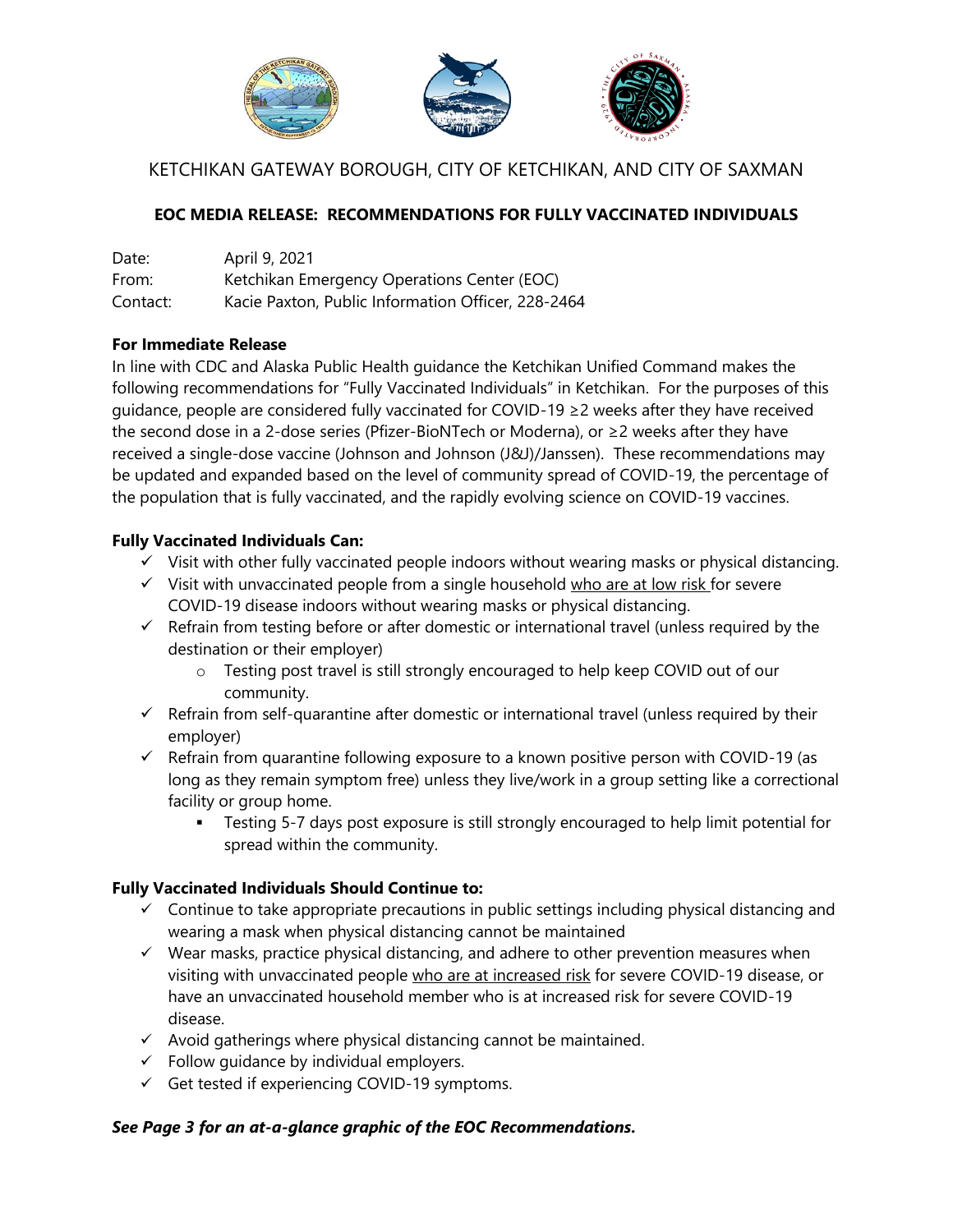## **Both the CDC and Alaska Public Health have issued guidance with regards to recommendations for fully vaccinated Individuals.**

- CDC Interim Public Health Recommendations for Fully Vaccinated People [\(https://www.cdc.gov/coronavirus/2019-ncov/vaccines/fully-vaccinated-guidance.html\)](https://urldefense.com/v3/__https:/www.cdc.gov/coronavirus/2019-ncov/vaccines/fully-vaccinated-guidance.html__;!!J2_8gdp6gZQ!4si55Xr0DRNCvPOWoIyYI3R92IViVATcuT3la6hHLiJc8AMRGsH8GXAI4IJV1MpxszteFQ%24)
- Alaska Public Health What to expect after you are vaccinated [\(http://dhss.alaska.gov/dph/Epi/id/Pages/COVID-19/vaccineinfo.aspx#traveling\)](http://dhss.alaska.gov/dph/Epi/id/Pages/COVID-19/vaccineinfo.aspx#traveling)

Current information on the response to COVID-19 in Ketchikan, including additional data regarding Ketchikan's community risk, Berth 3 drive-up testing, airport traveler testing, and local vaccination data, is provided at www.kgbak.us/covid19.

# # #

#### Page 2